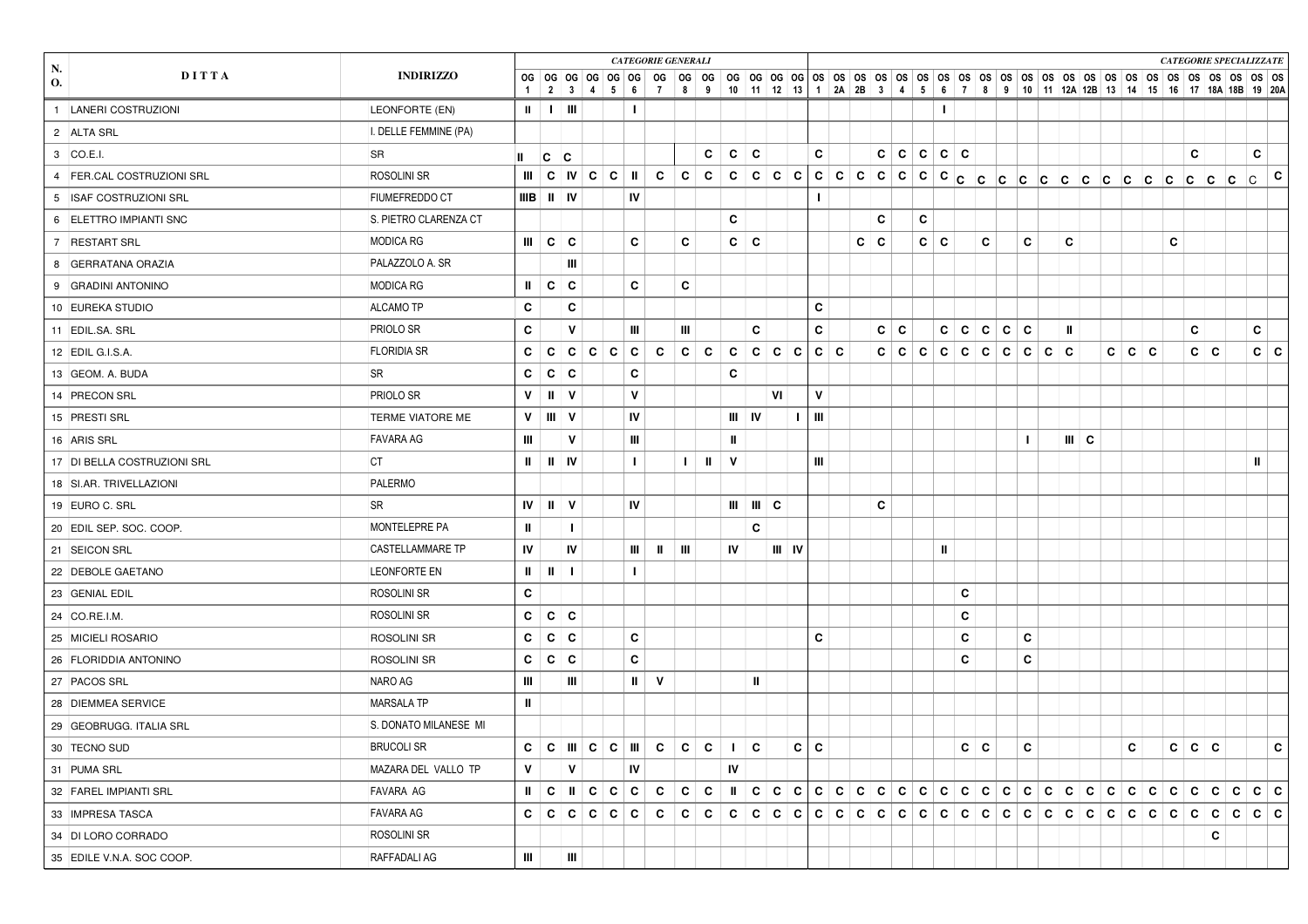| 36 CARONIA COSTRUZIONI SRL   | PALERMO                  | $\mathbf{I}$  |                                                             |                           |         |               |                           |                |             | C            | c                                   |    |              |             | C            |     |            |   |         |            |   |   |   |  |              |           |              |   |              |   |
|------------------------------|--------------------------|---------------|-------------------------------------------------------------|---------------------------|---------|---------------|---------------------------|----------------|-------------|--------------|-------------------------------------|----|--------------|-------------|--------------|-----|------------|---|---------|------------|---|---|---|--|--------------|-----------|--------------|---|--------------|---|
| 37 TE.CA. COSTRUZIONI SRL    | MUSSOMELI CL             |               | $\mathbf{I} \mathbf{V}$ $\mathbf{II}$ $\mathbf{III}$        |                           |         | $\mathbf{I}$  |                           |                |             | Ш            | Τ.                                  |    |              |             |              |     |            |   |         |            |   |   |   |  |              |           |              |   |              |   |
| 38 PIAZZA COSTRUZIONI SRL    | MUSSOMELI CL             |               |                                                             | Ш                         |         |               |                           |                |             |              |                                     |    |              |             |              |     |            |   |         |            |   |   |   |  |              |           |              |   |              |   |
| 39 ICORTECNA SRL             | GELA                     | IV            |                                                             | IV                        |         | <b>IV IVB</b> |                           |                |             | Ш.           | $\blacksquare$                      |    |              |             |              |     | Ш          |   |         |            |   |   |   |  |              |           | Ш.           |   |              |   |
| 40 GEOM. CASCIO GIUSEPPE     | <b>GANGI PA</b>          | $\mathbf{I}$  |                                                             | $\mathbf{I}$              |         |               |                           |                |             |              |                                     |    |              |             |              |     |            |   |         |            |   |   |   |  |              |           |              |   |              |   |
| 41 MESSINA COSTRUZIONI SRL   | MUSSOMELI CL             |               |                                                             | IV                        |         | IV            |                           | $\mathbf{I}$   |             |              |                                     |    |              |             |              |     |            |   |         |            |   |   |   |  |              |           |              |   |              |   |
| 42 SIMIDEL                   | <b>VITA TP</b>           | C             |                                                             |                           |         |               |                           |                | C           |              | $C \mid C$                          |    |              |             | C            |     |            |   |         |            |   |   |   |  |              |           |              |   |              |   |
| 43 GIEFFE COSTRUZIONI SRL    | SR                       |               | $\mathbf{m}$ $\mathbf{m}$ $\mathbf{m}$                      |                           |         |               |                           |                |             |              |                                     |    |              |             |              |     |            |   |         |            |   |   |   |  |              |           |              |   |              |   |
| 44 MEDIAPPALTI SRL           | S.AGATA LI BATTIATI CT   | $\mathsf{v}$  |                                                             | V                         |         | Ш             |                           | Ш              |             |              | Ш                                   |    | $\mathbf{I}$ |             |              |     |            |   |         |            |   |   |   |  |              |           |              |   |              |   |
| 45   MORIELLA PAOLO          | NOTO SR                  | $\mathbf{L}$  |                                                             | C                         |         | C             |                           |                | C           | J.           | $\mathbf{I}$                        |    |              |             | C            | C   |            |   | C C C C |            |   |   |   |  |              | C         |              |   | C            |   |
| 46 CAPPELLO GIUSEPPE         | MODICA RG                | C             |                                                             | C                         |         | C             |                           |                |             |              | С                                   |    |              | C           | C            |     |            | C | C       | С          | c |   | C |  |              |           | C            |   |              | C |
| 47 CAPPELLO GIUSEPPE S.A.S.  | MODICA RG                | C             |                                                             | C                         |         | C             |                           |                |             |              | C                                   |    |              | C           | C            |     |            | C | C       | С          | C |   | C |  |              |           | C            |   |              | C |
| 48 GEOTEK SRL                | AGRIGENTO                | Ш             |                                                             | IIIB                      |         | Ш             |                           |                |             | Ш            |                                     |    |              |             |              |     |            |   |         |            |   |   |   |  |              |           |              |   |              |   |
| 49 SCA. CE. BIT. SRL         | PIEDIMONTE ETNEO CT      | V             |                                                             | VI                        |         |               |                           |                |             |              |                                     |    |              |             |              |     |            |   |         |            | Ш |   |   |  |              |           |              |   |              |   |
| 50 CAPOBIANCO GIUSEPPE       | P. DI MONTECHIARO AG     | $\mathbf{H}$  | $\mathbf c$                                                 |                           | c c c c |               | $\mathbf{C}$              | $\mathbf{c}$   | $\mathbf c$ | $\mathbf{I}$ | $C   C   C   C   C   C   C   C   C$ |    |              |             |              |     |            |   |         |            |   |   |   |  |              | C   C     |              | C |              | C |
| 51 PALUMBO COSTRUZIONI SRL   | FAVARA AG                | IV            |                                                             | C                         |         |               |                           |                |             |              | Ш                                   |    |              |             |              |     |            |   |         |            |   |   |   |  |              |           |              |   |              |   |
| 52 DI TOMMASI FRANCESCO      | ROSOLINI SR              | ш             |                                                             | $\mathbf{I}$              |         |               |                           |                |             |              |                                     |    |              |             |              |     |            |   |         |            |   |   |   |  |              |           |              |   |              |   |
| 53 ALAK SRL                  | BROLO ME                 |               |                                                             | Ш                         |         | IV            |                           | Ш              |             |              |                                     | Ш  |              |             |              |     |            |   |         |            |   |   |   |  |              |           |              |   |              |   |
| 54 CAVALLO CARMELO           | <b>MODICA RG</b>         | C             |                                                             |                           |         |               |                           |                | C           | $\mathbf c$  | C                                   |    |              |             |              |     |            |   |         |            |   |   |   |  |              |           |              |   |              |   |
| 55 D'ALBERTI GIUSEPPE        | MAZARA DEL VALLO TP      | Ш             |                                                             | IV                        |         | Ш             |                           |                |             | Ш            | Ш                                   |    |              |             |              |     |            |   |         |            |   |   |   |  |              |           | $\mathbf{I}$ |   |              |   |
| 56 PETTINATO COSTRUZIONI SRL | <b>MESSINA</b>           | $\mathbf{v}$  |                                                             | VI                        |         | IV            |                           | $\mathbf{u}$   |             |              | IV                                  |    |              |             |              |     |            |   |         |            |   |   |   |  |              |           |              |   |              |   |
| 57   AMATA COSTRUZIONI SRL   | S. AGATA DI MILITELLO ME |               |                                                             | V                         |         | IV            |                           | Ш              |             |              |                                     |    | IV I         | Ш           |              |     |            |   |         |            |   |   |   |  |              |           |              |   |              |   |
| 58 OMNIA SRL                 | MAZARA DEL VALLO TP      | IV            |                                                             | Ш                         |         | Ш             |                           |                |             | $\mathbf{I}$ | Ш                                   |    | Ш            |             |              |     |            |   |         |            |   |   |   |  |              |           |              |   |              |   |
| 59 PERNA ECOLOGICA SRL       | MARIGLIANO NA            |               |                                                             |                           |         |               |                           |                |             |              |                                     | IV |              |             |              |     |            |   |         |            |   |   |   |  |              |           |              |   |              |   |
| 60 COCO DOMENICO             | ACI S. ANTONIO CT        | C             |                                                             | C                         |         | C             |                           |                |             | C            |                                     |    |              |             |              |     |            |   |         | C          |   |   |   |  |              |           |              |   |              |   |
| 61 ARCHAS SRL                | MASCALUCIA CT            | IV            |                                                             | IV                        |         |               |                           |                |             |              |                                     |    |              |             |              |     |            |   |         |            |   |   |   |  |              |           |              |   |              |   |
| 62 OCCHIPINTI GEOM. PIETRO   | RG                       |               | $\parallel$ $\parallel$ C                                   | $\parallel$ $\parallel$ C |         | $\mathbf{I}$  |                           | $C \mid C$     |             | C            | C C                                 |    |              | C   C       | C            |     | $c \mid c$ |   |         | $c \mid c$ | C |   | C |  |              | c   c   c |              |   |              |   |
| 63 OCCHIPINTI ANGELO SRL     | MODICA RG                | $\mathbf{II}$ | Ш                                                           |                           |         | H.            |                           |                |             |              |                                     |    |              |             |              |     |            |   |         |            |   |   |   |  |              |           |              |   |              |   |
| 64 DOMOIMPIANTI              | GROTTE AG                | C             |                                                             |                           | c c c c |               |                           |                | C           |              | c   c   c                           |    |              |             | $\mathbf{c}$ | c c |            |   |         |            |   |   |   |  |              |           |              |   |              |   |
| 65 ELCAL SRL                 | FAVARA AG                |               | $\parallel$ $\parallel$ $\parallel$ $\parallel$ $\parallel$ |                           |         | $\mathbf{I}$  |                           |                |             |              |                                     |    |              |             |              |     |            |   |         |            |   |   |   |  |              |           |              |   |              |   |
| 66 LOGOS                     | FLORIDIA SR              | Ш             |                                                             | $\mathbf{I}$              |         | C             |                           | C              |             |              |                                     | C  |              | C           |              |     | C          | C |         | C          | C | c | C |  |              |           |              |   |              |   |
| 67 S.V. COSTRUZIONI SRL      | <b>MESSINA</b>           | $\mathbf{I}$  |                                                             | $\mathbf{I}$              |         |               |                           |                |             |              | $\mathbf{I}=\mathbf{I}$ .           |    |              |             |              |     |            |   |         |            |   |   |   |  |              |           |              |   |              |   |
| 68   SO.GE.MAR. COSTRUZIONI  | FAVARA AG                | $\mathbf{I}$  |                                                             | $\mathbf{m}$              |         |               | $\mathbf{H}=\mathbf{H}$ . | $\mathbf{L}$   |             | $\mathbf{L}$ | $\mathbf{L}$                        |    | $\mathbf{I}$ |             |              |     |            |   |         |            |   |   |   |  |              |           |              |   |              |   |
| 69 IMPRESA C.& P. SRL        | BARCELLONA P.G. ME       | $\mathbf{H}$  |                                                             | V                         |         | IV            |                           | $\mathbf{III}$ |             | IV           |                                     |    | Ш            |             |              |     |            |   |         |            |   |   |   |  |              |           |              |   | $\mathbf{I}$ |   |
| 70 SURIANO MICHELANGELO      | BORGETTO PA              |               |                                                             |                           |         |               |                           |                |             |              | C                                   |    |              |             | C            |     | $c \mid c$ |   |         |            |   |   |   |  |              |           | $c \mid c$   |   |              |   |
| 71 IMPREDILE SRL             | PALERMO                  | Ш             |                                                             | $\mathbf{I}$              |         | $\mathbf{c}$  |                           |                | С           | $\mathbf{c}$ | c                                   |    |              | $\mathbf c$ | C            |     |            |   |         |            |   |   |   |  | $\mathbf{c}$ | C         |              |   |              |   |
| 72 RIGGI GIUSEPPE            | SAN CATALDO (CL)         |               | IV   C   III                                                |                           |         | c             |                           |                |             |              | $\mathsf{II}$ $\mathsf{C}$          |    |              | Ш           |              |     |            |   |         |            |   |   |   |  |              |           |              |   |              |   |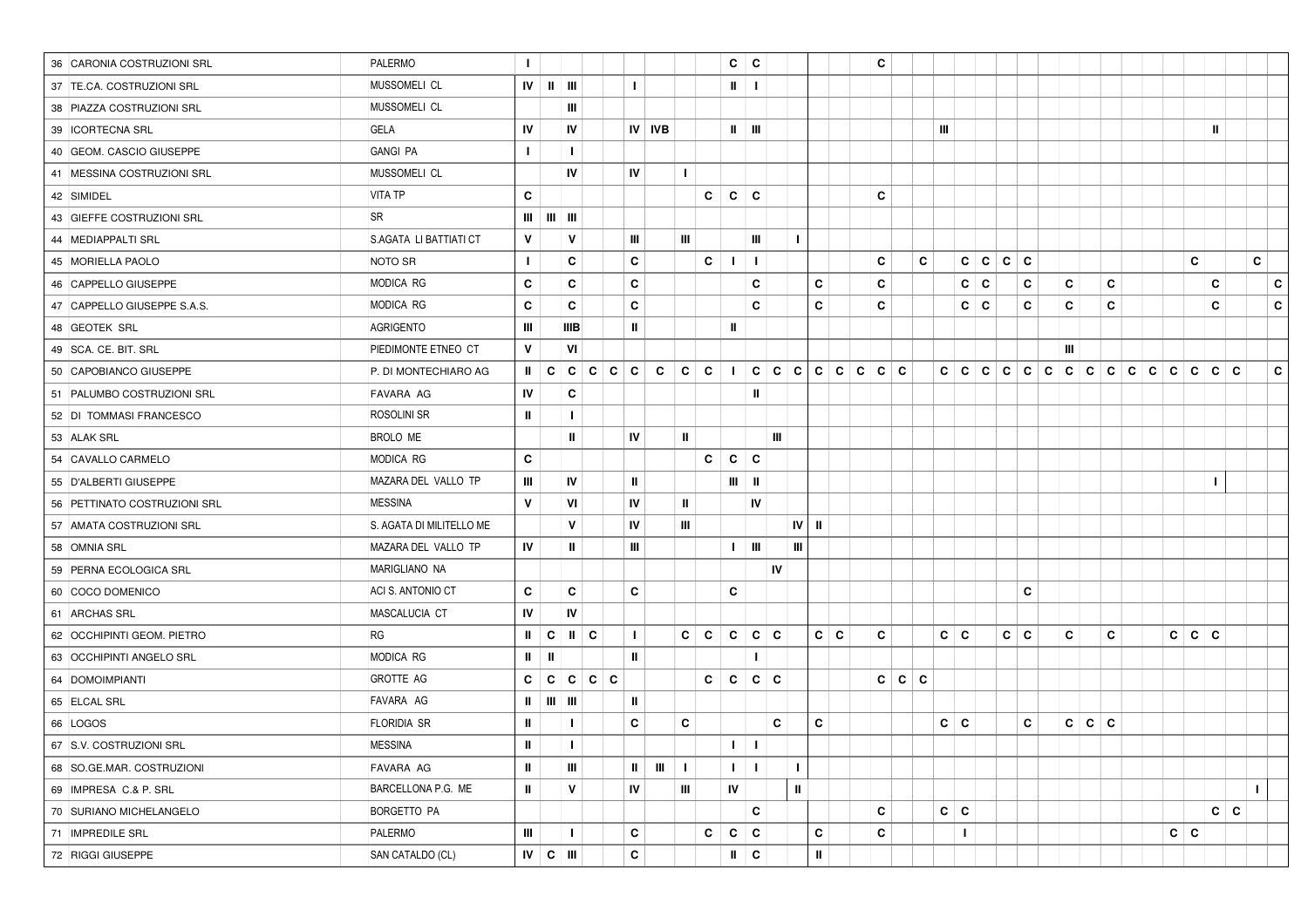| 73 CALI' GROUP SRL                      | CASTELDACCIA PA        |              |                                                                   |              |                    |                   |                |    |                            |     |              |              |              |            |     |                             |       |   |                   |   |   |                |   |   |   |              |     |     |
|-----------------------------------------|------------------------|--------------|-------------------------------------------------------------------|--------------|--------------------|-------------------|----------------|----|----------------------------|-----|--------------|--------------|--------------|------------|-----|-----------------------------|-------|---|-------------------|---|---|----------------|---|---|---|--------------|-----|-----|
| 74 EDIL HOUSES                          | PATERNO' CT            | C            |                                                                   | C            | C                  |                   |                |    |                            |     | C            |              |              |            |     |                             | C     |   |                   |   | C |                |   |   |   | C            |     |     |
| 75 CA.RI.NI. SOC. COOP.                 | MUSSOMELI CL           | C            | C                                                                 | C            | $c \mid c$         | C                 | $\mathbf{c}$   | C  | C<br> c                    | ∣c. | C            |              |              | $c \mid c$ | ∣C. | ∣c.                         | c c   |   | C                 | C |   |                | C | C | C | $\mathbf{C}$ | l c | ∣C. |
| 76 F.LLI ANASTASI SRL                   | VILLAFRANCA R. ME      | $\mathbf{I}$ |                                                                   | VI           | Ш                  |                   |                |    | Ш                          |     | Ш            |              |              |            |     | IV                          |       |   |                   |   |   |                |   |   |   |              |     |     |
| 77 SANFRATELLO COSTRUZIONI SRL          | PALERMO                | $\mathsf{v}$ | V                                                                 |              |                    |                   |                |    | IV                         |     |              | $\mathbf{u}$ | $\mathbf{I}$ |            |     |                             |       |   |                   |   |   |                |   |   |   |              |     |     |
| 78 OPERA APPALTI                        | TORREGROTTA ME         | IV           | $\mathbf{I}$                                                      | Ш            | Ш                  |                   |                |    | Ш                          |     |              |              |              |            |     |                             |       |   |                   |   |   |                |   |   |   |              |     |     |
| 79 B.C. IMPIANTI                        | <b>GELA CL</b>         | Ш            |                                                                   |              |                    |                   |                |    | $\mathbf{I}$               |     |              |              |              |            |     |                             |       |   |                   |   |   |                |   |   |   |              |     |     |
| 80 EDILIZIA ARTIGIANA G2                | MODICA RG              | C            |                                                                   | C            | C                  |                   |                |    |                            |     |              |              |              |            |     |                             |       |   |                   |   |   |                |   |   |   |              |     |     |
| 81 IMPRESA EDILE STRADALE GIUCA CORRADO | ROSOLINI SR            | Ш            | $\mathbf{c}$                                                      | I⊪∣c         | C                  |                   |                |    |                            |     | C            |              |              |            |     |                             |       |   |                   |   |   |                |   |   |   |              |     |     |
| 82 NOVEMBRINO GIORGIO                   | ROSOLINI SR            | C            | $\mathbf{c}$                                                      | $\mathbf{c}$ | C                  |                   |                |    |                            |     |              |              |              |            |     |                             | C     |   | C                 |   |   |                |   |   |   |              |     |     |
| 83 MARCON IMPIANTI SRL                  | S. ALFIO CT            |              |                                                                   |              |                    |                   |                |    | $\mathbf{m}$ $\mathbf{m}$  |     |              |              |              |            |     |                             |       |   |                   |   |   |                |   |   |   |              |     |     |
| 84 EDIL MESAM SRL                       | S. VENERINA CT         | IV           |                                                                   | IV           | IV                 |                   | Ш              |    | $III$ $1$                  |     |              |              |              |            |     | $\mathbf{II}$ $\mathbf{II}$ |       |   |                   |   |   |                |   |   |   |              |     |     |
| 85 KONE SPA                             | PERO MI                |              |                                                                   |              |                    |                   |                |    |                            |     |              |              |              | VIII       |     |                             |       |   |                   |   |   |                |   |   |   |              |     |     |
| 86   MAR.SAL. COSTRUZIONI               | FAVARA AG              | $\mathbf{H}$ | $\mathbf{I}$                                                      | $\mathbf{I}$ | C                  |                   |                |    | C<br>$\mathbf{I}$          |     | C            |              |              |            |     | C                           |       |   | C                 |   |   |                |   |   |   |              |     |     |
| 87 EDIL SICULA                          | BROLO ME               | Ш            |                                                                   | Ш            | -1                 |                   |                | L. | $C$                        |     |              |              | C            |            |     | $c \mid c$                  |       |   | C                 |   |   |                |   |   |   |              |     |     |
| 88 TECNO IMPIANTI CAMPO CONO            | C. D'ORLANDO ME        |              |                                                                   | C            | C                  |                   |                |    | C                          |     |              |              | C            |            |     |                             |       |   |                   |   |   |                |   |   | C |              |     | C   |
| 89 PIETRO ROCCASALVA                    | MODICA RG              | C            | C                                                                 | C            | C                  |                   | C              |    |                            |     | C            |              |              |            |     |                             | C     |   | C                 |   |   |                |   |   |   |              |     |     |
| 90   MINARDO MICHELE                    | <b>MODICA RG</b>       | C            |                                                                   | C            | С                  |                   | C              |    |                            |     | C            |              |              |            |     | $c \mid c$                  |       |   |                   |   |   |                |   |   |   |              |     |     |
| 91 GEOM. ALECCI G.PPE                   | MODICA RG              |              | $III$ $IV$ $C$                                                    |              | C                  |                   |                |    |                            |     | C            |              |              |            |     |                             | C     |   | C                 |   | C | $\overline{c}$ |   |   |   |              |     |     |
| 92 M.C. IMPIANTI                        | <b>MODICA RG</b>       |              |                                                                   |              |                    |                   |                |    |                            |     |              |              | C            |            |     |                             |       |   |                   |   |   |                |   |   |   |              |     |     |
| 93 PUMA INFISSI E COSTRUZIONI SRL       | MODICA RG              |              |                                                                   |              |                    |                   |                |    |                            |     |              |              |              |            |     | IV                          |       |   |                   |   |   |                |   |   |   | Ш            |     |     |
| 94 IMELCA SNC                           | MODICA RG              |              |                                                                   |              |                    |                   |                |    | ∣c<br>C                    |     |              |              |              |            | C   |                             |       |   |                   |   |   |                |   |   |   |              |     | C   |
| 95 GEOM. CASSISI IGNAZIO F.             | <b>GELA CL</b>         | Ш            |                                                                   | C            |                    |                   |                |    |                            |     |              |              |              |            |     |                             |       |   |                   |   |   |                |   |   |   |              |     |     |
| 96 ICM SRL                              | AGRIGENTO              | IV           |                                                                   | V            | V                  | $IV$ $IV$         |                |    | $\mathbf{I}$<br>H.         |     | $\mathbf{I}$ |              |              |            |     |                             |       |   |                   |   |   |                |   |   |   | $\mathbf{I}$ |     |     |
| 97 NUOVA EDIL S.F.G.                    | ALCAMO TP              | C            | C                                                                 | C            | C                  |                   |                |    |                            |     | C            |              |              |            |     |                             |       |   |                   |   |   |                |   |   |   |              |     |     |
| 98 LICITRA GIUSEPPE                     | ROSOLINI SR            |              |                                                                   |              |                    |                   |                |    | C                          |     |              |              |              |            |     |                             |       |   |                   |   |   |                |   |   |   |              |     |     |
| 99 COGIL SRL                            | ROSOLINI SR            | C            |                                                                   | C            | C                  |                   | C              |    |                            | C   |              |              |              |            |     |                             |       |   |                   |   |   |                |   |   |   |              |     |     |
| 100 IMPRESA EDILE GEOM. RUTA E.         | MODICA RG              | C            | C                                                                 | C            |                    |                   |                |    |                            |     |              |              |              |            |     |                             |       |   |                   |   |   |                |   |   |   |              |     |     |
| 101 F.LLI BELLUARDO                     | <b>MODICA RG</b>       | C            | C C                                                               |              | C                  |                   |                |    |                            |     | C            |              |              |            |     |                             | C.    |   |                   |   |   |                |   |   |   |              |     |     |
| 102 EDILIZIA 2G SRL                     | <b>MODICA RG</b>       | $\mathbf{I}$ | $\mathbf{I}$                                                      | Ш            | $\mathbf{I}$       |                   |                |    | $\mathbf{I}$               |     | C            |              |              | c c c      |     |                             | C   C |   | C                 |   |   |                |   |   |   |              |     |     |
| 103 SPADARO GIORGIO                     | ROSOLINI SR            | Ш            | C                                                                 | H.           | $\mathbf{I}$       |                   |                |    | $c \mid c$                 |     | C            |              | $c \mid c$   |            |     |                             |       |   | C                 |   |   |                |   |   |   |              |     |     |
| 104 SCHININA' GIOVANNI                  | MODICA RG              |              | $\mathfrak{m}$ $\mid$ $\mathfrak{t}$ $\mid$ $\mathfrak{m}$ $\mid$ |              | $\vert \bot \vert$ |                   | $\mathbf{C}^-$ |    |                            |     | C            |              |              |            |     |                             |       |   | $ c c $ $ c $     |   |   | c   c   c      |   |   |   |              |     |     |
| 105 IMPRESA CALVO SRL                   | ROSOLINI SR            |              | IV   C   II                                                       |              |                    | $c \mid c \mid c$ |                |    | $\mathbf{m}$               |     | C            |              |              |            |     |                             |       |   | c c c 1 c c c c c |   |   |                |   |   |   |              |     |     |
| 106 IGAL SRL                            | ROSOLINI SR            | C            |                                                                   | $\mathbf{c}$ | C                  |                   |                |    | $\mathbf{C}$               |     | C            |              | $c \mid c$   |            |     | $\mathbf{c}$                |       | C |                   |   |   |                | C |   |   |              |     |     |
| 107 CO.E.PE. SRL                        | BOLOGNETTA PA          | IV           |                                                                   | IV           | $\mathbf{I}$       |                   |                |    | $1 \parallel 11 \parallel$ |     |              |              |              |            |     |                             |       |   |                   |   |   |                |   |   |   |              |     |     |
| 108 DEKORANDO                           | S. FILIPPO DEL MELA ME | C            |                                                                   |              |                    |                   |                |    |                            |     |              |              |              |            |     |                             |       |   |                   |   |   |                |   |   |   |              |     |     |
| 109 FUTURA COSTRUZIONI SRL              | MODICA RG              | V            |                                                                   | $\mathbf{m}$ |                    |                   |                |    |                            |     |              |              |              |            |     |                             |       |   |                   |   |   |                |   |   |   |              |     |     |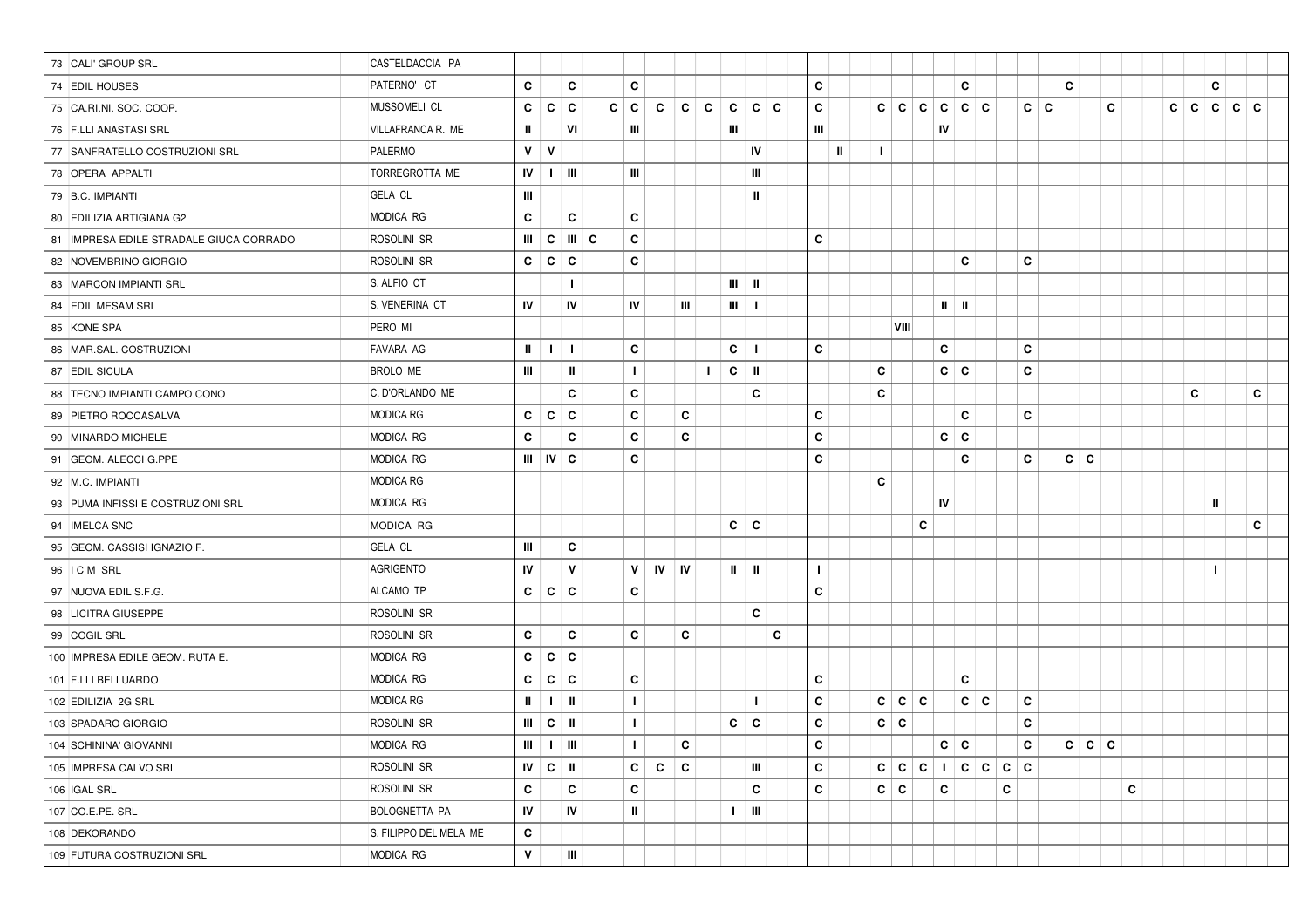| 110 ZACCARIA EMANUELE                    | MODICA RG                | $\mathbf{c}$  | ∣c.                             | C                                            | C            |   |              |              |                             |           |   | $\mathbf{c}$ |             |              |                    |   |              |            |            |   |       |              |   |   |            |   |                           |              |
|------------------------------------------|--------------------------|---------------|---------------------------------|----------------------------------------------|--------------|---|--------------|--------------|-----------------------------|-----------|---|--------------|-------------|--------------|--------------------|---|--------------|------------|------------|---|-------|--------------|---|---|------------|---|---------------------------|--------------|
| 111 ELECTRA DI POIDOMANI R.              | MODICA RG                | C             |                                 | C                                            | $\mathbf c$  |   |              |              | $c \mid c$                  |           |   |              |             |              | C                  |   |              |            |            |   |       |              |   |   |            |   |                           |              |
| 112 SECUR POINT                          | CALTANISSETTA            |               |                                 |                                              |              |   |              | Ш            |                             |           |   |              |             |              |                    |   |              |            |            |   |       |              |   |   |            |   |                           |              |
| 113 SO.P.A.S. SRL                        | FLORIDIA SR              | IV            |                                 | C                                            | C            |   |              |              |                             | Ш         |   | C            |             | L            |                    |   |              | $c \mid c$ |            |   |       |              |   |   |            |   |                           |              |
| 114 CASTRONOVO GASPARE                   | <b>FAVARA AG</b>         | $\mathbf{C}$  | $\mathbf{C}$                    | $\mathbf{c}$                                 | $\mathbf c$  |   |              |              | C                           | C         |   | $\mathbf c$  |             | C            |                    |   | C            |            | $c \mid c$ |   |       | C            |   |   |            |   |                           |              |
| 115 LA FENICE SOC. COOP.                 | PARTINICO PA             |               | $III$   $III$                   | $\mathbf{I}$                                 |              |   |              |              |                             | Ш         |   |              |             |              |                    |   |              |            |            |   |       |              |   |   |            |   |                           |              |
| 116 LA SUPREMA AMBIENTE                  | NARO AG                  |               |                                 | $c \mid c$                                   | C            |   |              |              |                             |           |   |              |             |              |                    |   |              |            |            |   |       |              |   |   |            |   |                           |              |
| 117 ZAB COSTRUZIONI SRL                  | FAVARA AG                | IV            | $\mathbf{I}$                    | IV                                           | IV           |   |              |              | $III$ $III$                 |           |   |              |             |              |                    |   | $\mathbf{I}$ |            |            |   |       |              |   |   |            |   |                           |              |
| 118 TEK INFRASTRUTTURE SRL               | CIPIRIELLO PA            | Ш             |                                 | Ш                                            | Ш            |   |              |              |                             | ı         |   | $\mathbf{I}$ |             |              |                    |   |              |            |            |   |       |              |   |   |            |   |                           |              |
| 119 IMPRESA COSTRUZIONI BENNARDO JESSICA | FAVARA AG                | C             | C                               | C                                            | C            |   |              |              | C                           |           |   | C            |             |              |                    |   | C            |            |            | C |       |              |   |   |            |   |                           |              |
| 120 ARES SRL                             | <b>ROMA</b>              | Ш             | $\mathsf{v}$                    | - II                                         |              |   | $\mathbf{u}$ |              | $\mathbf{I}$                | $V$   III |   |              |             | $V \mid C$   |                    |   |              |            |            |   |       |              |   |   |            |   |                           |              |
| 121 DEG SRL                              | MUSSOMELI CL             | C             |                                 | C                                            |              |   |              |              |                             |           |   |              |             |              |                    |   |              |            |            |   |       |              |   |   |            |   |                           |              |
| 122 GURI SRL                             | S. CATALDO CL            |               | $IV \parallel III \parallel IV$ |                                              | Ш            |   |              |              | $\mathbf{u}$                | -1        |   |              |             |              |                    |   |              |            |            |   |       |              |   |   |            |   |                           |              |
| 123 IMPRESA GERRATANA GAETANO            | MODICA RG                | IV            | $\mathbf{L}$                    | IV                                           | C            |   |              | C            |                             | C         |   | $\mathbf c$  |             |              |                    |   |              |            |            |   |       |              |   |   |            |   |                           |              |
| 124 RISICATO SRL                         | CATANIA                  | V             |                                 | Ш                                            |              |   |              |              |                             | Ш         |   |              |             |              |                    |   |              |            |            |   |       |              |   |   |            |   |                           |              |
| 125 S.I.R.E.M. COSTRUZIONI SRL           | SR                       | C             |                                 |                                              |              |   |              |              |                             |           |   |              |             |              |                    |   |              |            |            |   |       |              |   |   |            |   |                           |              |
| 126 GEOM. CORRADO FLORIDIA               | NOTO SR                  | C             | C                               | C                                            | C            |   | C            | C            | C                           |           |   | C            | C           | C            |                    |   |              | C          |            | C |       | C            |   |   | C          |   |                           |              |
| 127 FLORIDIA SEBASTIANO                  | NOTO SR                  | C             | C                               | C                                            | C            |   | C            | $\mathbf{C}$ | C                           |           |   | lc.          | $ {\bf c} $ | C            |                    |   |              | C.         |            | C |       | C            |   |   | C          |   |                           |              |
| 128 LABORATORIO TECNICO VIVIRITO         | CAMP. DI LICATA AG       |               |                                 |                                              |              |   |              |              |                             |           |   |              |             |              |                    |   |              |            |            |   |       |              |   |   |            |   |                           |              |
| 129 GIONFRIDDO SANTO                     | CANICATTINI B. SR        | $\mathbf{L}$  |                                 | Ш                                            | T            |   |              |              |                             |           |   | Ш            |             |              |                    |   |              |            |            |   |       |              |   | C |            |   |                           |              |
| 130 LAUDANI ALFREDO                      | S. GREGORIO CT           | IV            |                                 | IV                                           | Ш            |   |              |              | $\mathbf{u}$                | Ш         |   | $\mathbf c$  |             |              | C                  |   |              |            |            |   |       |              |   |   | $c \mid c$ |   |                           | C            |
| 131 C.M.                                 | <b>ISPICA RG</b>         | C             |                                 | C                                            | $\mathbf c$  |   |              |              |                             |           |   | $\mathbf c$  |             |              |                    |   |              |            |            |   |       |              |   |   |            |   |                           |              |
| 132 H.C. SRL                             | FAVARA AG                |               |                                 |                                              |              |   |              | C            | C                           | C         |   |              |             |              | ∣c<br>$\mathbf{c}$ | C |              |            |            |   |       |              |   |   |            |   |                           | C            |
| 133 IMPRESA COSTRUZIONI DI CHIARA SRL    | S. AGATA LI BATTIATI CT  |               | $VI$ $II$ $IV$                  |                                              | IV           |   |              |              | $\mathbf{II}$ $\mathbf{IV}$ |           |   |              |             | L.           |                    | L |              |            |            |   |       |              |   |   |            |   |                           |              |
| 134 BE.RA. COSTRUZIONI SRL               | MODICA RG                | C.            | C                               | C                                            |              | C |              |              |                             |           |   | C            |             |              |                    |   |              | C          |            |   |       |              |   |   |            |   |                           |              |
| 135 CONSORZIO STABILE VITRUVIO           | GIOIOSA MAREA ME         |               |                                 | VII   VII   VII   III                        | V            |   |              |              |                             |           |   | $\mathbf{L}$ | <b>V</b>    | $\mathbf{u}$ |                    |   |              |            |            |   |       | $\mathbf{m}$ |   |   |            |   |                           | $\mathbf{u}$ |
| 136 DI MARIA COSTRUZIONI SRL             | S. VENERINA CT           |               | VI   IV   V                     |                                              | $\mathbf{v}$ |   |              |              | $III$   IV                  |           |   | Ш            |             |              |                    |   |              |            |            |   |       |              |   |   |            |   |                           |              |
| 137 EURO INFRASTRUTTURE SRL              | S. VENERINA CT           | <b>IV</b>     |                                 | Ш                                            |              |   |              |              |                             |           |   |              |             |              |                    |   |              |            |            |   |       |              |   |   |            |   |                           |              |
| 138 C.S. COSTRUZIONI SRL                 | S. VENERINA FRAZ. LINERA | IV            |                                 | IV                                           | Ш            |   |              |              | $\mathbf{u}$                | H         | Ш |              |             |              |                    |   |              |            |            |   |       |              |   |   |            |   |                           |              |
| 139 MEDIA SRL                            | <b>BELPASSO CT</b>       | Ш             |                                 | Ш                                            | $\mathbf c$  |   |              |              | C                           | C         |   | C            |             | C            |                    |   | $\parallel$  | ∣ C        |            | c | c c c |              |   |   |            |   | $\mathsf{I}$ $\mathsf{C}$ |              |
| 140 GEO SERVICE                          | GANGI PA                 |               |                                 |                                              |              |   |              |              |                             |           |   |              |             |              |                    |   |              |            |            |   |       |              |   |   |            |   |                           |              |
| 141 NASELLO GIUSEPPE                     | <b>GANGI PA</b>          |               |                                 | $\mathbf{u} \mid \mathbf{u} \mid \mathbf{u}$ | Ш            |   |              |              |                             |           |   |              |             |              |                    |   |              |            |            |   |       |              |   |   |            |   |                           |              |
| 142 MILCERI BAUSOTO GIUSEPPE             | ROSOLINI SR              | C             |                                 | $\mathbf{c}$                                 | C            |   |              |              | C                           |           |   | C            |             |              |                    |   |              |            |            | C |       |              |   |   |            |   |                           |              |
| 143 GALOTA SALVATORE                     | MODICA RG                | $\mathbf{c}$  | c                               | ∣ C                                          | C            |   | C            |              |                             |           |   |              |             |              |                    |   |              | C          |            | C |       |              |   |   |            |   |                           |              |
| 144 CARNEMOLLA ANTONINO                  | ROSOLINI ST              |               |                                 |                                              |              |   |              |              | $c \mid c$                  |           |   |              |             |              |                    |   |              |            |            |   |       |              |   |   |            | C |                           | C            |
| 145 ZOCCO CARMELO                        | MODICA RG                | $\  \cdot \ $ | $\vert$ C                       | $\mathbf{I}$                                 | $\mathbf c$  |   | C            |              |                             |           |   | $\mathbf{C}$ |             |              |                    |   |              | C          |            | C |       | C            | C |   |            |   |                           |              |
| 146 GRADINI ANDREA                       | MODICA RG                |               | $\parallel$   $\vert$ C   C     |                                              | $\mathbf c$  |   | $\mathbf{C}$ |              |                             |           |   | $\mathbf c$  |             |              |                    |   |              | C          |            | C |       | C            | c |   |            |   |                           |              |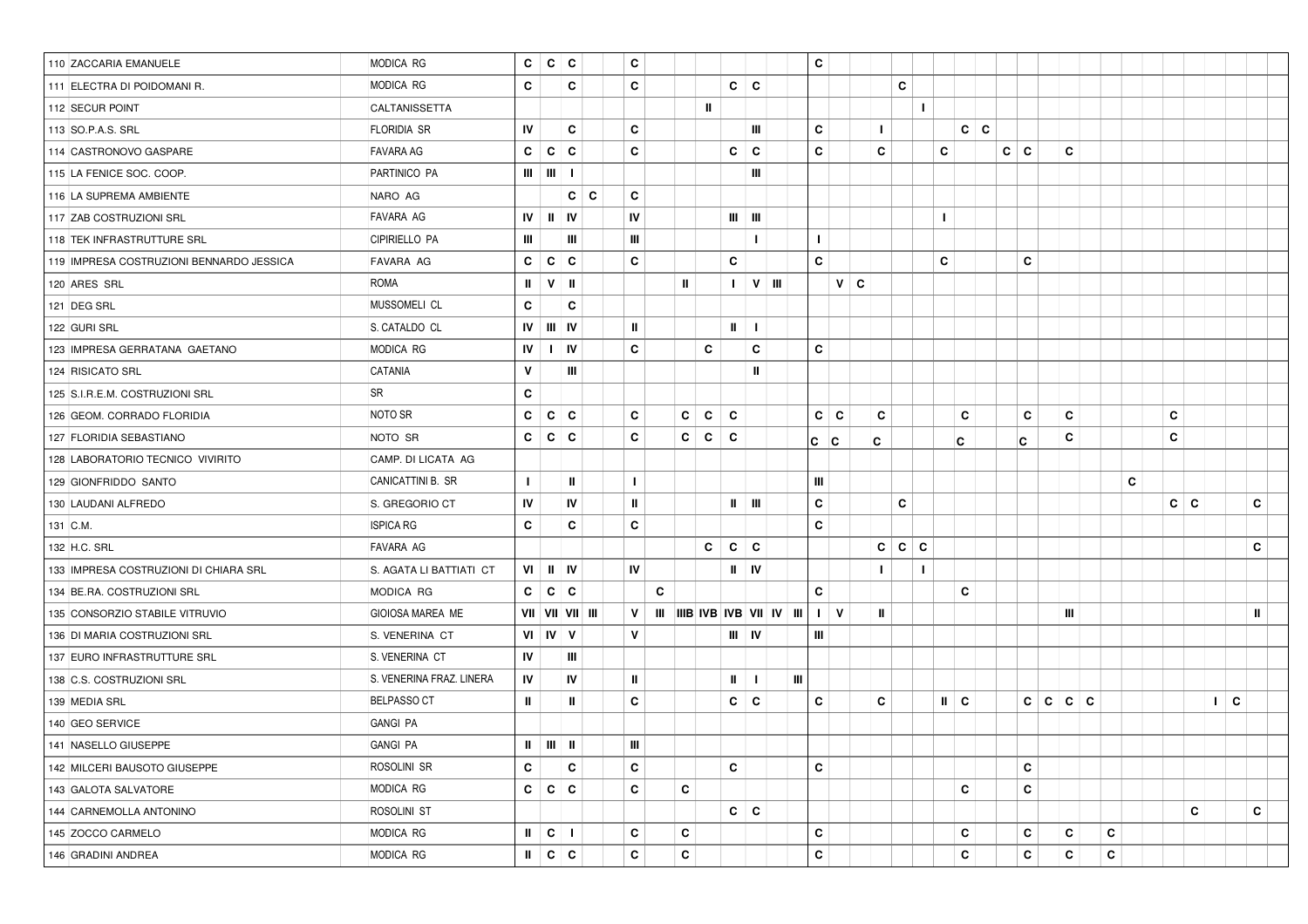| 147 M.B.M. |                                 | ROSOLINI SR          | C            |             | C              |              |              |              |              |              |              |            |             |              |            |               |              |   |            |              |  |
|------------|---------------------------------|----------------------|--------------|-------------|----------------|--------------|--------------|--------------|--------------|--------------|--------------|------------|-------------|--------------|------------|---------------|--------------|---|------------|--------------|--|
|            | 148 VI.ME. SNC                  | MODICA RG            |              |             |                |              |              |              | $c \mid c$   |              |              |            |             |              |            |               |              |   |            |              |  |
|            | 149 MG IMPIANTI                 | MODICA RG            | $\mathbf{C}$ |             | $\mathbf{C}$   | $\mathbf{C}$ |              |              | $\mathbf{C}$ | ∣c.          |              |            |             |              |            |               |              |   |            |              |  |
|            | 150 CARUSO SALVATORE            | ROSOLINI SR          |              |             |                |              |              |              |              |              |              |            |             |              |            |               |              |   |            |              |  |
|            | 151 CALVO SALVATORE             | ROSOLINI SR          | c            | c c         |                | $\mathbf c$  |              |              | C            |              | $\mathbf{c}$ |            |             |              |            | $\mathbf{c}$  | $\mathbf{C}$ |   |            |              |  |
|            | 152 GIOFRIDDO ANTONELLO         | CANICATTINI B. SR    | C            | $\mathbf c$ | $\mathbf{c}$   | $c \mid c$   | $\mathbf{C}$ |              | $\mathbf{C}$ | C            | $\mathbf c$  |            |             |              | $c \mid c$ |               |              |   |            |              |  |
|            | 153 GIUNTA CORRADO              | ROSOLINI SR          | C            | $\mathbf c$ | $\mathbf c$    |              |              |              |              |              |              |            |             |              |            |               |              |   |            |              |  |
|            | 154 DI RAIMONDO CARMELO         | MODICA RG            | C            | $\mathbf c$ | C              | C            |              | Ш            | $\parallel$  | H            |              |            |             |              |            |               |              |   |            |              |  |
|            | 155 COSTRUIRE RESTAURANDO       | RAVANUSA AG          |              |             |                |              |              | $\mathbf{I}$ |              |              |              |            |             |              |            |               |              |   |            |              |  |
|            | 156 TUTTO CASA EDILE SRL        | PONTASSIEVE FI       | $\mathbf{m}$ |             | $\blacksquare$ | $\mathbf{c}$ |              |              |              |              | $\mathbf{c}$ |            |             |              |            | $\mathbf{c}$  |              |   |            |              |  |
|            | 157 CARUSO GIORGIO              | ROSOLINI SR          | C            |             | C              | $\mathbf c$  |              |              |              |              | $\mathbf{c}$ |            |             |              |            |               |              | C |            |              |  |
|            | 158 FUTURA IMPIANTI SRL         | ROSOLINI SR          |              |             |                |              |              | C            | $\mathbf{c}$ | $\mathbf{c}$ |              | $c \mid c$ | $\mathbf c$ | $\mathbf{C}$ | c c        |               |              |   | $c \mid c$ | $\mathbf{C}$ |  |
|            | 159 GIALLONGO CALCESTRUZZI SNC  | ROSOLINI SR          | $\mathbf{c}$ | ∣ c         | $\blacksquare$ |              |              |              |              |              |              |            |             |              |            | C             |              |   |            |              |  |
|            | 160 A.C.S. IDRO SYSTEM SRL      | <b>TROINA EN</b>     |              |             |                |              |              |              |              | $\mathbf{I}$ |              | C          |             |              |            |               |              |   |            |              |  |
|            | 161 PROMOTIONAL PUBBLICITE' SAS | BELMONTE MEZZAGNO PA |              |             |                |              |              |              |              |              |              |            |             |              |            | $\mathbf{II}$ |              |   |            |              |  |
| 162        |                                 |                      |              |             |                |              |              |              |              |              |              |            |             |              |            |               |              |   |            |              |  |
| 163        |                                 |                      |              |             |                |              |              |              |              |              |              |            |             |              |            |               |              |   |            |              |  |
| 164        |                                 |                      |              |             |                |              |              |              |              |              |              |            |             |              |            |               |              |   |            |              |  |
| 165        |                                 |                      |              |             |                |              |              |              |              |              |              |            |             |              |            |               |              |   |            |              |  |
| 166        |                                 |                      |              |             |                |              |              |              |              |              |              |            |             |              |            |               |              |   |            |              |  |
| 167        |                                 |                      |              |             |                |              |              |              |              |              |              |            |             |              |            |               |              |   |            |              |  |
| 168        |                                 |                      |              |             |                |              |              |              |              |              |              |            |             |              |            |               |              |   |            |              |  |
| 169        |                                 |                      |              |             |                |              |              |              |              |              |              |            |             |              |            |               |              |   |            |              |  |
| 170        |                                 |                      |              |             |                |              |              |              |              |              |              |            |             |              |            |               |              |   |            |              |  |
|            |                                 |                      |              |             |                |              |              |              |              |              |              |            |             |              |            |               |              |   |            |              |  |
|            |                                 |                      |              |             |                |              |              |              |              |              |              |            |             |              |            |               |              |   |            |              |  |
|            |                                 |                      |              |             |                |              |              |              |              |              |              |            |             |              |            |               |              |   |            |              |  |
|            |                                 |                      |              |             |                |              |              |              |              |              |              |            |             |              |            |               |              |   |            |              |  |
|            |                                 |                      |              |             |                |              |              |              |              |              |              |            |             |              |            |               |              |   |            |              |  |
|            |                                 |                      |              |             |                |              |              |              |              |              |              |            |             |              |            |               |              |   |            |              |  |
|            |                                 |                      |              |             |                |              |              |              |              |              |              |            |             |              |            |               |              |   |            |              |  |
|            |                                 |                      |              |             |                |              |              |              |              |              |              |            |             |              |            |               |              |   |            |              |  |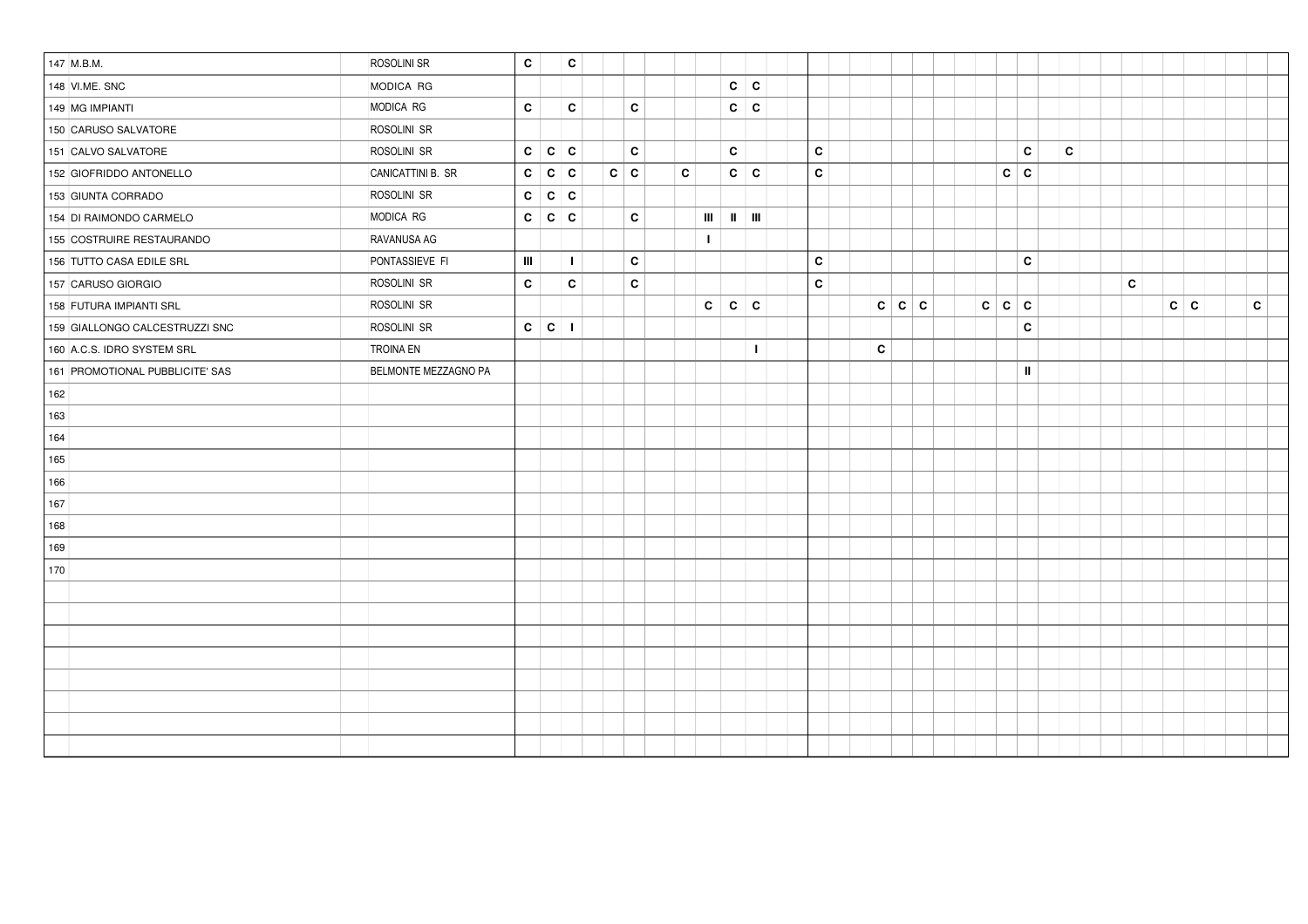| $\overline{\text{os}}$<br>20A | <b>OS</b><br>21 | 0S<br>22 | OS<br>23 | os<br>24 | <b>OS</b><br>25 | <b>OS</b><br>26 | <b>OS</b><br>27 | 0S<br>28 | 0S<br>29 | 0S<br>30                                                           | <b>OS</b><br>31 | <b>OS</b><br>32 | <b>OS</b><br>33 | <b>OS</b><br>34 | os<br>35 |
|-------------------------------|-----------------|----------|----------|----------|-----------------|-----------------|-----------------|----------|----------|--------------------------------------------------------------------|-----------------|-----------------|-----------------|-----------------|----------|
|                               |                 |          |          | I        |                 |                 |                 |          |          |                                                                    |                 |                 |                 |                 |          |
|                               |                 | Ш        |          |          |                 |                 |                 |          |          | C<br>C<br>C<br>c<br>C<br>C<br>C<br>C<br>С<br>C<br>C<br>C<br>C<br>C |                 |                 |                 |                 |          |
|                               |                 | C        | C        | C        | C               | C               |                 | C        |          | C<br>C<br>C<br>C                                                   |                 |                 |                 |                 |          |
| c                             | C               | C        | C        | C        | C               | C               | C               | C        | C        |                                                                    |                 |                 |                 |                 |          |
|                               | II              |          |          |          |                 |                 |                 |          |          |                                                                    |                 |                 |                 |                 |          |
|                               |                 |          |          |          |                 |                 |                 | C        |          |                                                                    |                 |                 |                 |                 |          |
|                               |                 |          |          |          |                 | C               |                 | C        |          |                                                                    |                 |                 |                 |                 |          |
|                               |                 |          |          |          |                 |                 |                 |          |          |                                                                    |                 |                 |                 |                 |          |
|                               |                 |          |          | C        |                 |                 |                 |          |          |                                                                    |                 |                 |                 |                 |          |
|                               |                 |          | C        | C        |                 |                 |                 |          |          |                                                                    |                 |                 |                 |                 |          |
|                               | c               | Ш<br>c   | C<br>C   | C<br>c   | С               | C               |                 | C<br>C   |          |                                                                    |                 |                 |                 |                 |          |
|                               |                 |          |          | C        |                 | C               |                 |          |          |                                                                    |                 |                 |                 |                 |          |
|                               |                 | Ш        |          |          | Ш               |                 |                 |          |          |                                                                    |                 |                 |                 |                 |          |
|                               | Ш               |          |          | ٧        | ı               |                 |                 | Ш        |          |                                                                    |                 |                 |                 |                 |          |
|                               | Ш               |          |          | I        |                 |                 |                 |          |          |                                                                    |                 |                 |                 |                 |          |
|                               |                 |          |          | Ш        |                 |                 |                 |          |          |                                                                    |                 |                 |                 |                 |          |
| C                             | C               |          |          |          |                 |                 |                 |          |          |                                                                    |                 |                 |                 |                 |          |
|                               |                 |          |          | I        |                 |                 |                 | C        |          |                                                                    |                 |                 |                 |                 |          |
|                               |                 |          |          |          |                 |                 |                 | C        |          |                                                                    |                 |                 |                 |                 |          |
|                               |                 |          |          | Ш        |                 |                 |                 |          |          |                                                                    |                 |                 |                 |                 |          |
|                               |                 |          |          |          |                 |                 |                 |          |          |                                                                    |                 |                 |                 |                 |          |
|                               |                 |          | C        |          |                 | C               |                 |          |          |                                                                    |                 |                 |                 |                 |          |
|                               |                 |          | C        | C        |                 |                 |                 |          |          |                                                                    |                 |                 |                 |                 |          |
|                               |                 |          |          | C        |                 |                 |                 |          |          |                                                                    |                 |                 |                 |                 |          |
|                               | Ш               |          |          |          |                 |                 |                 |          |          |                                                                    |                 |                 |                 |                 |          |
|                               |                 |          |          |          |                 |                 |                 |          |          |                                                                    |                 |                 |                 |                 |          |
|                               | IV              |          |          |          |                 |                 |                 |          |          |                                                                    |                 |                 |                 |                 |          |
|                               | c l             | C        | C        | C        | C               | C               |                 | C        |          | C                                                                  |                 |                 |                 | C               |          |
|                               | ٧               |          | L        |          |                 |                 |                 |          |          |                                                                    |                 |                 |                 |                 |          |
| C                             | C               | C        | c        | C        | С               | $\mathbf c$     | C               | c        | C        | С                                                                  | $\mathbf{c}$    | C               | С               | C               | С        |
| C                             | C               | С        | C        | C        | С               | С               | C               | C        | C        | С                                                                  | C               | C               | C               | C               | C        |
|                               |                 |          |          |          |                 |                 |                 |          |          |                                                                    |                 |                 |                 |                 |          |
|                               | Ш               |          |          |          |                 |                 |                 |          |          |                                                                    |                 |                 |                 |                 |          |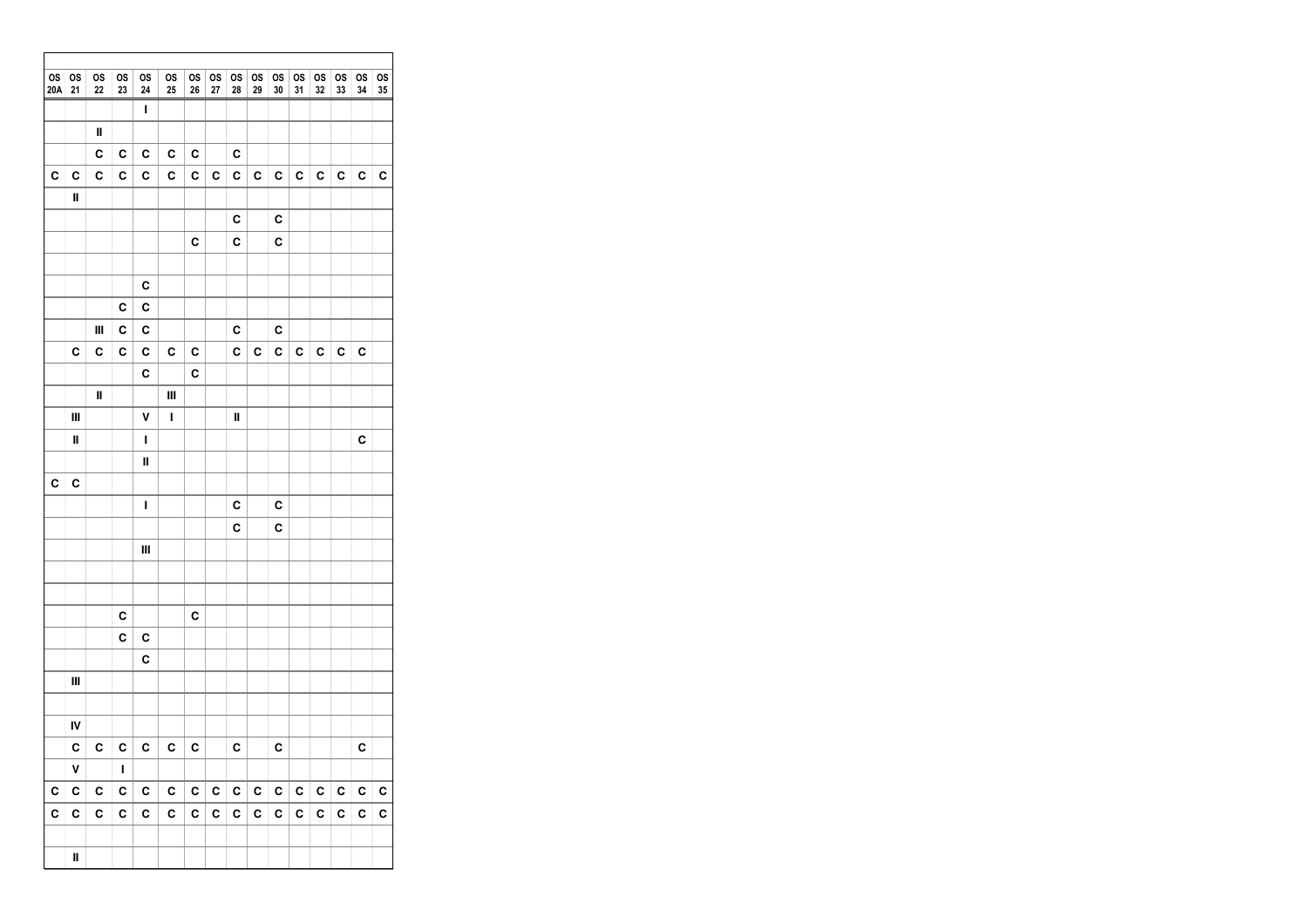|                |    |   |              |    |   |   | C           |   | C           |   |   |   |   |   |
|----------------|----|---|--------------|----|---|---|-------------|---|-------------|---|---|---|---|---|
|                |    |   | $\mathbf{I}$ |    |   |   |             |   |             |   |   |   |   |   |
| $\mathbf I$    |    |   |              |    |   |   |             |   |             |   |   |   |   |   |
|                |    |   |              |    | I |   |             |   |             |   |   |   |   |   |
|                |    |   |              |    |   |   |             |   |             |   |   |   |   |   |
| V              |    |   |              |    |   |   |             |   |             |   |   |   |   |   |
|                |    |   |              |    |   |   | C           |   | C           |   |   |   |   |   |
|                |    |   |              |    |   |   |             |   |             |   |   |   |   |   |
| $\mathbf{III}$ |    |   | Ш            |    |   |   |             |   | $\mathbf I$ |   |   |   |   |   |
|                |    |   |              |    |   | C | C           |   | C           |   |   |   | C |   |
| $\mathbf c$    |    | C | C            |    | C |   | C           |   | C           |   | C |   |   |   |
| C              |    | C | C            |    | C |   | C           |   | C           |   | C |   |   |   |
|                |    |   |              |    |   |   |             |   |             |   |   |   |   |   |
| $\mathbf{I}$   |    |   |              |    |   |   |             |   |             |   |   |   |   |   |
| C              | C  | C | C            | C  | C | C | C           | C | C           | C | C | C | C | C |
|                |    |   |              |    |   |   | C           |   |             |   |   |   |   |   |
|                |    |   |              |    |   |   |             |   |             |   |   |   |   |   |
| $\mathbf{III}$ | IV |   |              |    |   |   |             |   |             |   |   |   |   |   |
|                |    |   | C            |    |   |   | C           |   | C           |   |   |   |   |   |
| I              |    |   |              |    |   |   |             |   |             |   |   |   |   |   |
| $\mathbf{III}$ |    |   |              |    |   |   | $\mathbf I$ |   |             |   |   |   |   |   |
| V              |    |   | Ш            |    |   |   |             |   |             |   |   |   |   |   |
|                |    |   |              |    |   |   |             |   |             |   |   |   |   |   |
|                |    |   |              |    |   |   |             |   |             |   |   |   |   |   |
|                |    |   | C            |    |   |   |             |   |             |   |   |   |   |   |
| $\mathbf I$    |    |   | $\mathbf I$  |    |   |   |             |   |             |   |   |   |   |   |
| C              | C  |   | C            |    | C |   | C           |   | C           |   | C |   | C |   |
|                |    |   |              |    |   |   |             |   |             |   |   |   |   |   |
|                |    |   |              |    |   |   | C           |   | C           |   |   |   |   |   |
|                |    |   | $\mathbf I$  | II |   |   |             |   |             |   |   |   |   |   |
|                |    | C | C            |    | C |   |             |   |             |   |   |   |   |   |
|                |    |   | C            |    |   |   |             |   |             |   |   |   |   |   |
| $\mathbf I$    |    |   | Ш            |    |   |   |             |   |             |   |   |   |   |   |
| IV             |    |   | Ш            |    |   |   |             |   |             |   |   |   |   |   |
|                | C  |   |              |    |   |   | C           |   |             |   |   | C |   |   |
|                |    | C | C            |    |   |   | C           |   | I           |   |   |   |   |   |
|                |    |   | C            |    |   |   |             |   |             |   |   |   |   |   |
|                |    |   |              |    |   |   |             |   |             |   |   |   |   |   |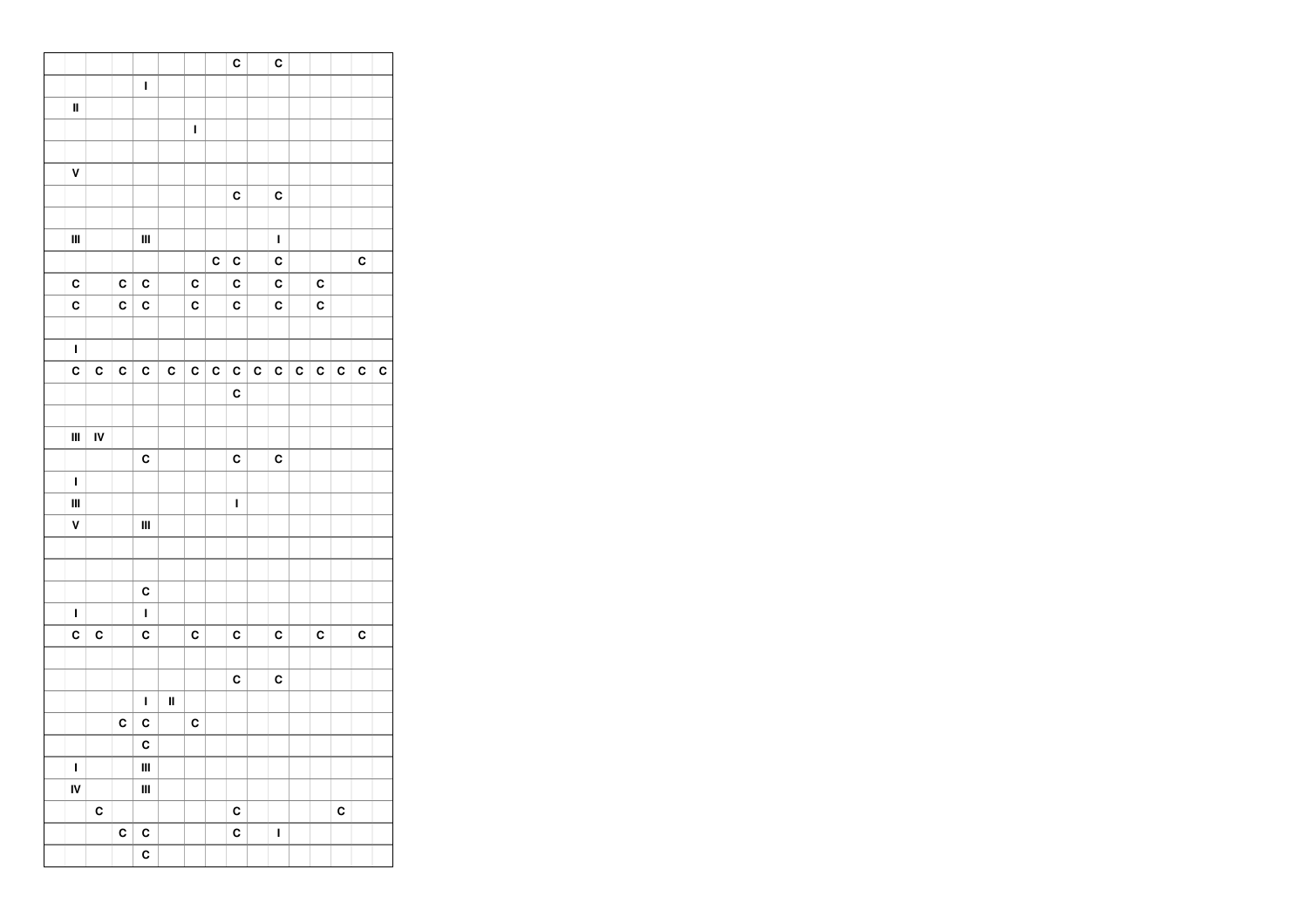|                |    |   |                |             |    |   |                |             | C |  |  |
|----------------|----|---|----------------|-------------|----|---|----------------|-------------|---|--|--|
|                |    |   | C              |             | C  |   |                |             |   |  |  |
| C              |    | C | C              | C           | C  | C | C              | C           | C |  |  |
|                |    |   | $\mathbf I$    |             | IV |   |                |             |   |  |  |
| $\mathbf{I}$   |    |   |                |             |    |   | $\blacksquare$ | $\mathbf I$ |   |  |  |
| II             |    |   |                |             |    |   |                |             |   |  |  |
|                |    |   |                |             |    |   |                |             |   |  |  |
|                |    |   | C              |             |    |   |                |             |   |  |  |
| C              |    | C | C              |             | C  |   |                |             |   |  |  |
|                |    |   | C              |             |    |   |                |             |   |  |  |
|                |    |   |                |             |    |   |                | $\mathbf I$ |   |  |  |
| IV             |    |   | Ш              |             |    |   |                |             |   |  |  |
|                |    |   |                |             |    |   |                |             |   |  |  |
|                |    |   | C              | C           |    |   |                |             |   |  |  |
| $\mathbf{I}$   |    |   | C              |             |    |   | $\mathbf c$    | C           |   |  |  |
|                | C  |   |                |             |    |   | C              | C           |   |  |  |
|                |    |   | $\mathbf c$    |             |    |   |                |             |   |  |  |
|                |    |   | C              |             |    |   |                |             |   |  |  |
|                |    |   | C              | $\mathbf c$ |    |   |                |             |   |  |  |
|                |    |   |                |             |    |   | C              |             |   |  |  |
|                |    |   |                |             |    |   |                |             |   |  |  |
|                |    |   |                |             |    |   | C              | C           |   |  |  |
|                |    |   |                |             |    |   |                |             |   |  |  |
| V              | II |   | $\mathbf{III}$ |             |    |   |                |             |   |  |  |
|                |    |   | C              |             | C  |   |                |             |   |  |  |
|                |    |   |                |             |    |   | C              | C           |   |  |  |
|                |    |   |                |             |    |   |                |             |   |  |  |
|                |    |   | C              |             |    |   |                |             |   |  |  |
|                |    |   | C              |             |    |   |                |             |   |  |  |
|                |    | C | C              |             |    |   | C              | C           |   |  |  |
|                |    |   | C              |             |    |   | C              | C           |   |  |  |
|                |    |   | C              |             | C  |   |                |             |   |  |  |
|                | C  | C | C              |             |    |   | C              | C           |   |  |  |
|                |    |   |                |             |    |   |                |             |   |  |  |
| $\mathbf{III}$ |    |   |                |             |    |   | $\mathbf I$    | II          |   |  |  |
|                |    |   |                |             |    |   |                |             |   |  |  |
|                |    |   |                |             |    |   |                |             |   |  |  |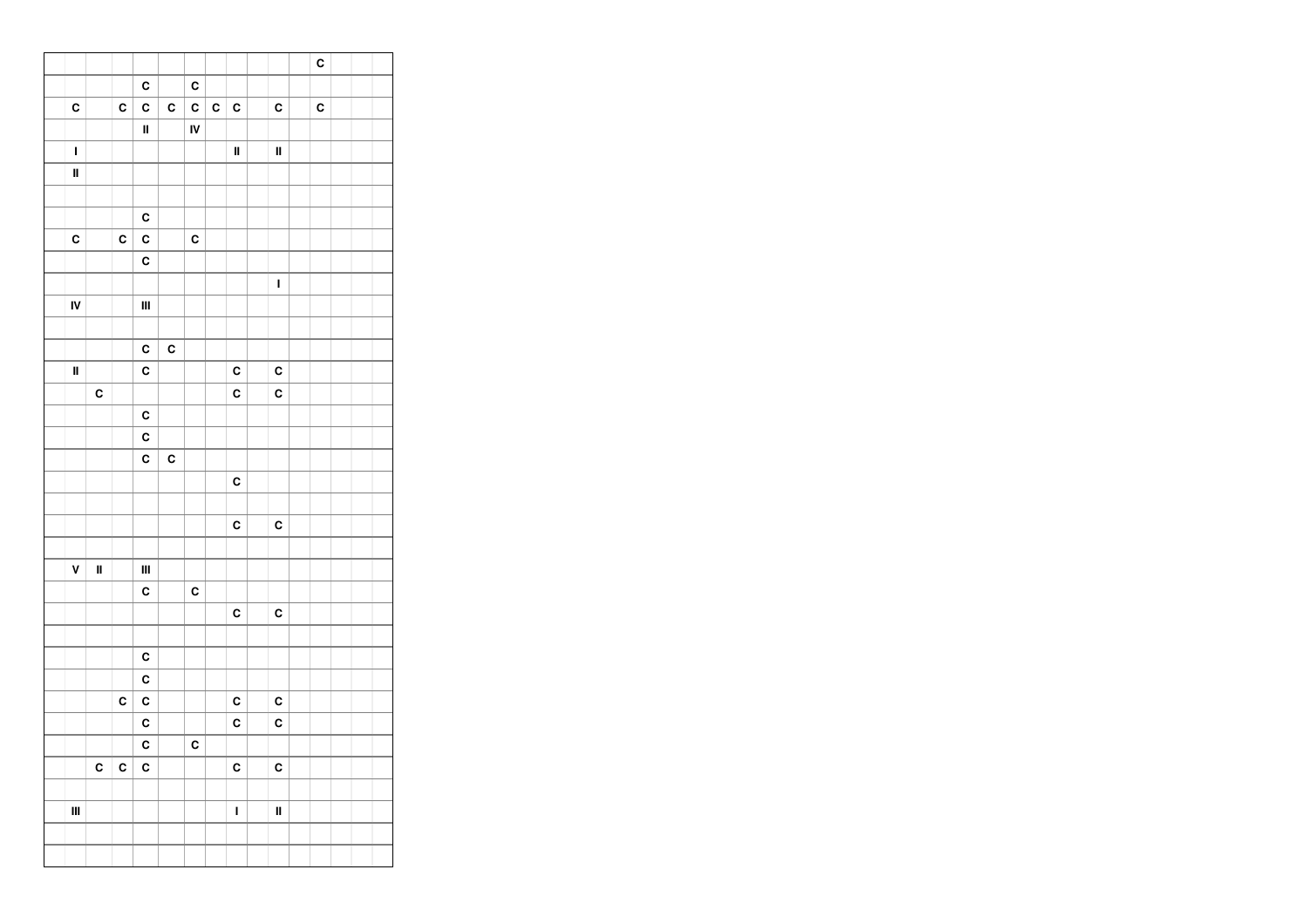|   |                                    |            |   | C            |             |              |             |             |   |   |  |
|---|------------------------------------|------------|---|--------------|-------------|--------------|-------------|-------------|---|---|--|
|   |                                    |            |   | C            |             |              |             | C           |   |   |  |
|   |                                    |            |   |              |             |              |             | $\mathbf I$ |   |   |  |
|   |                                    |            |   |              |             |              | C           | C           |   |   |  |
|   | C                                  |            |   | C            | C           |              | C           | C           |   |   |  |
|   |                                    |            |   | $\mathbf I$  |             |              |             |             |   |   |  |
|   |                                    |            |   |              |             |              |             |             |   |   |  |
|   |                                    |            |   |              |             |              |             |             |   |   |  |
|   | II                                 |            |   |              |             |              |             |             |   |   |  |
|   |                                    |            |   | C            | C           |              |             |             |   |   |  |
|   | ۷                                  | IV         |   | Ш            | Ш           |              |             |             |   |   |  |
|   | C                                  |            |   |              |             |              |             |             |   |   |  |
|   | I                                  |            |   | $\mathbf I$  | Ш           |              |             |             |   |   |  |
|   |                                    |            |   | C            |             |              | C           | C           |   |   |  |
|   |                                    |            |   |              |             |              |             |             |   |   |  |
|   |                                    |            |   |              |             |              |             |             |   |   |  |
|   |                                    |            |   | C            |             | C            | C           | C           | C | C |  |
|   |                                    |            |   | C            |             | C            |             | C           | C | C |  |
| C |                                    |            |   |              |             |              |             |             |   |   |  |
|   |                                    |            | C |              |             | C            |             |             |   |   |  |
|   |                                    | C          | C | $\mathbf I$  |             |              | C           | C           |   |   |  |
|   |                                    |            |   | C            |             |              |             |             |   |   |  |
|   |                                    |            |   |              |             |              | C           | $\mathbf I$ |   |   |  |
|   | $\ensuremath{\mathsf{III}}\xspace$ |            |   |              |             |              | $\mathbf I$ | Ш           |   |   |  |
|   |                                    |            |   | C            |             |              |             |             |   |   |  |
|   | VII                                | <b>IVB</b> |   | IIIB         | <b>IIIB</b> | $\mathbf{I}$ | IV          | IV          |   |   |  |
|   | $\ensuremath{\mathsf{III}}\xspace$ |            |   | $\mathbf{I}$ |             |              | $\mathbf I$ | $\mathbf I$ |   |   |  |
|   |                                    |            |   | $\mathbf I$  |             |              |             |             |   |   |  |
|   | Ш                                  |            |   | $\mathbf I$  |             |              |             |             |   |   |  |
|   |                                    |            |   | C            |             | C            | C           | C           | C | C |  |
|   | C                                  |            |   |              |             |              |             |             |   |   |  |
|   | I                                  |            |   |              |             |              |             |             |   |   |  |
|   |                                    |            |   | C            |             |              |             |             |   |   |  |
|   |                                    |            |   | C            |             |              |             |             |   |   |  |
|   |                                    |            |   |              |             |              | C           | C           |   |   |  |
|   |                                    |            | C | C            |             | C            |             |             |   |   |  |
|   |                                    |            | C | C            |             | C            |             |             |   |   |  |